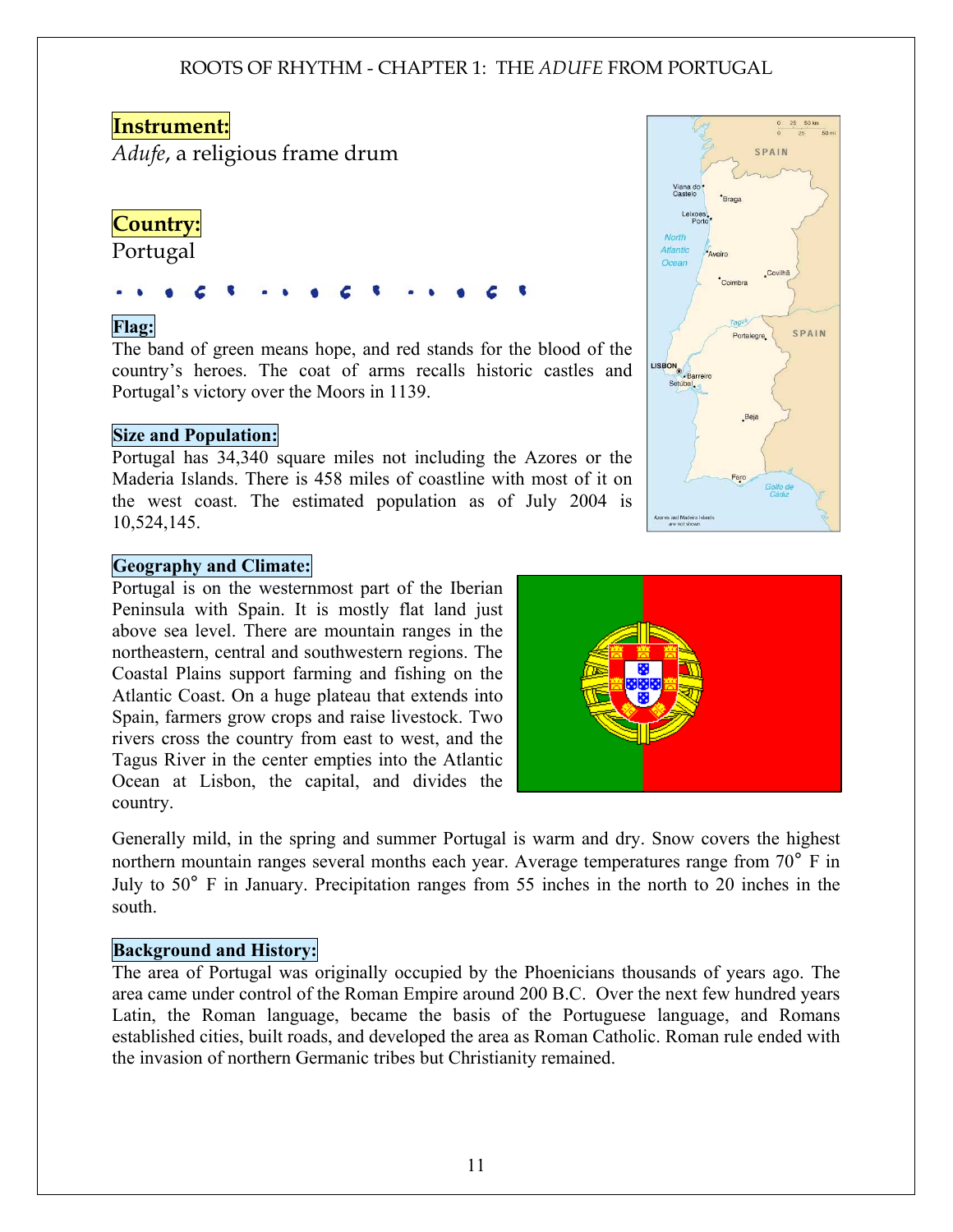In 711 A.D. the Iberian Peninsula was invaded and subsequently ruled by Muslims, called Moors (named Maurs, from Mauritania, northwest Africa). Under Islamic rule Arab-influenced buildings were constructed, new crops were introduced, and education and roads were improved. Many Christians opposed Muslim rule and fought to retake their land for hundreds of years. The Portuguese won freedom from Arabic rule in 1139 and Portugal became an independent kingdom in 1143, but the dominance of Arabic culture for over 400 years had been very influential.

By 1415, the Portuguese had acquired much knowledge about navigation, shipbuilding and the sea as traders and fisherman and had sailed far into the Atlantic Ocean. From 1450 to 1550 the Portuguese began epic voyages to discover ocean routes to India, Brazil, China, and Japan, and simultaneously began settlements on the east and west coasts of Africa, extending Portuguese influence almost all the way around the world. The country controlled a vast overseas empire and gained great wealth from its colonies in the form of gold, diamonds, colonial crops and participation in the African slave trade. In 1580 Spain invaded Portugal and ruled until 1640. However, Portugal thereafter was too small a nation to control a global empire and other nations including England, France and the Netherlands began to take control of Portuguese colonies. No other foreign powers ruled in Portugal after 1811. Portugal lost its wealthiest colony, Brazil, in 1822.

In 1910 the Portuguese established a republic and by 1928 Oliveira Salazar began a forty-year rule as a dictator. In the 1960s, Portugal's African colonies rebelled against outside rule. Around 1974 dictatorships ended, almost all colonies gained independence, and there were free elections in Portugal. The country became a member-country of the European Union in 1986, and Portugal currently enjoys steady economic growth.

#### Culture:

The people of Portugal are a mixture of the various ethnic groups, ranging from the Greeks and Romans to the Visigoths and North African Muslims, which have occupied the country at various times over the past 3000 years. Over the past forty years many Africans from Portugal's colonies have moved to Portugal, forming the only minority. Most Portuguese are rural farmers and coastal fishermen and keep close family ties. Some rural people dress in ancestral clothing including berets, stocking caps, and baggy clothes among the men and long skirts and shawls for the women. People enjoy folk songs, bullfights (the bull is not killed) and soccer. Over 50,000,000 people speak Portuguese. Outside of Portugal, Portuguese is the national language of Brazil in South America, and Mozambique and Angola in Africa.

Most Portuguese are Roman Catholic and people enjoy religious celebrations, pilgrimages, and processions. There are pilgrimages for healing to the town of Fatima, famous for the reported appearance of the Virgin Mary in 1917. Education in the country is not strong and in most cases children after the age of 14 need to begin work. The largest of ten universities is in Lisbon.

The arts have been heavily influenced by the Catholic Church, royalty, and the country's love of the sea. The folk music ranges from lively dance songs like *chulas* (choo-las) and *viras* (ver-las) to sad songs like *fados* (fah-dos) sung to a guitar accompaniment. The focus instrument for the Portugal lesson, the *adufe* (ah-doof) drum*,* is used in religious and folk celebrations. This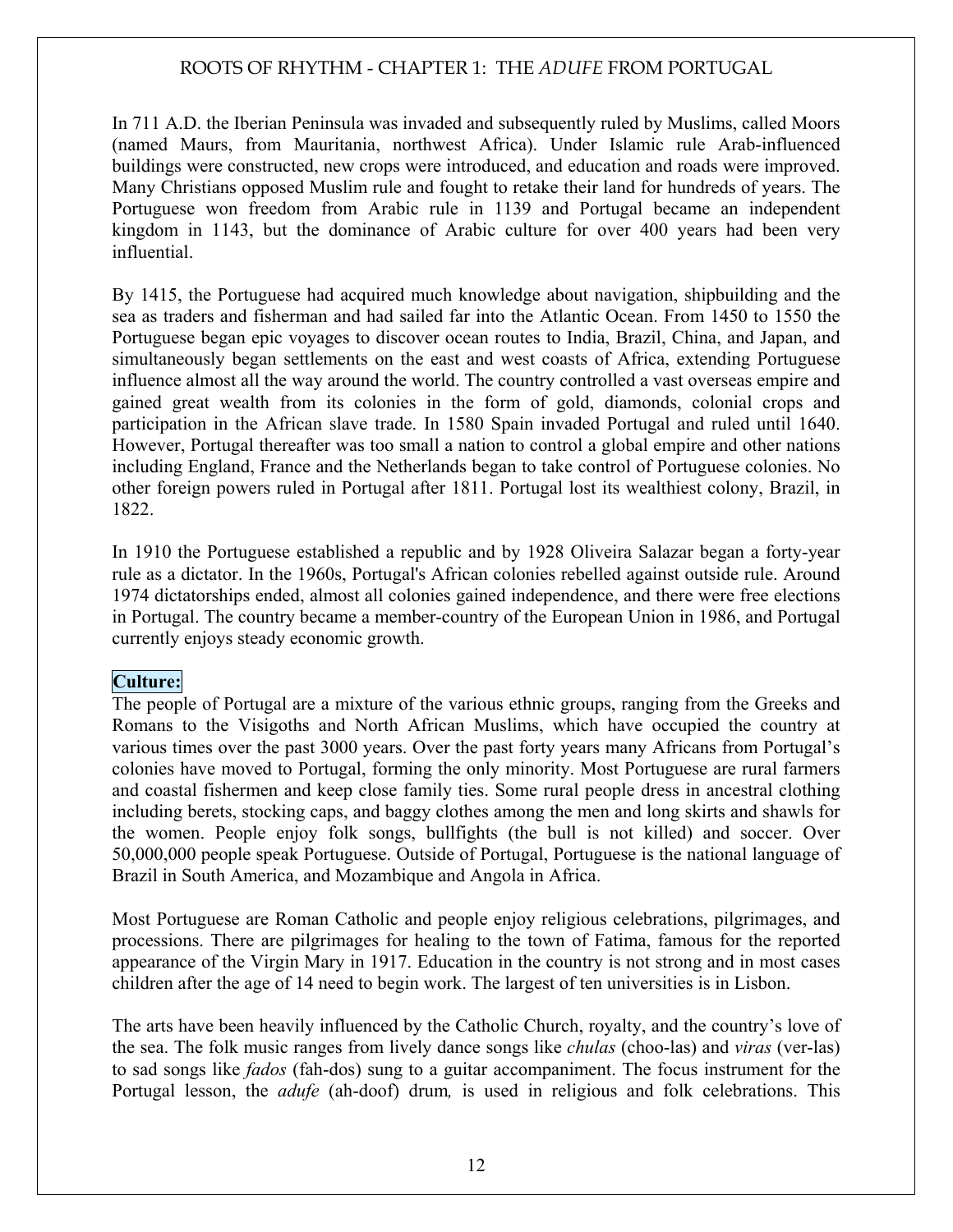instrument reflects many aspects of the Portuguese culture, particularly since it came from the Muslim occupation after 711 A.D.

#### Music: Instruments & Rhythms

Instruments: There are many types of traditional musical instruments in Portugal. In addition to bagpipes and flutes there is the violin called *rabeca chuleira* (rah-bek-ah choo-lee-air-ah), the traditional antique guitar called *cavaquinho* (cah-vah-keen-hoh), the friction drum called *sarronca* (sah-rong-kah), and the square frame drum called *adufe*, the last of these being the focus of this lesson. Because of their small size, several types of instruments were taken to foreign lands by sailors. Among these were both the *rabeca chuleira* and *adufe*.

The *adufe* is a square or rectangular pine frame drum from 12 to 22 inches on a side and around 1 to 2 inches thick. There is a drumhead on each side made of goatskin and the two sides are sewn together or nailed on to the frame. Before the heads are attached the drum maker will place objects inside the drum to rattle when the drum is struck or shaken. These objects might include bells, dried seeds, bottle caps, a gut snare or even small metal nuts or jingles.

The drum was introduced into the Spanish and Portuguese cultures by the Moors of North Africa beginning in the early 700s A.D. The *adufe* is found mainly in three different regions of Portugal and the way of making it is different in each one. In Alentejo, a tanned pig's bladder is used for the skin while in Tras-os-Montes, a goatskin called "samara" (sah-mah-rah) is used. The drum is decorated with bits of ribbon on each corner of the frame.

The name *adufe* probably came from the Arabic name "duff" or "deff." During the Middle Ages this term was used for round and square frame drums. In Arabic the definite article "al" added to the word "duf," becomes "adduf." In Spain and Galicia (northwestern Spain) the square frame drum is called "pandeiro" (masculine). This name is related to the Persian-Arabic name *bendayer*  (ben-dair), a kind of frame drum. The *adufe* is also known as *pandeiro quadrado* (pon-dee-air-oh quah-drah-doh). It is similar to a square frame drum found in Egypt that dates back as far as 1400 B.C. Triangular drums are also found on the Iberian Peninsula.

The drum continues to be very popular in the west central Beira Baixa province. It is used in the religious celebrations known as "alvarissa." *Adufe* players drum outside the door of the local church, but also in town festivals, local dances, and on Sundays for relaxation. It is also used during work in the fields. The instrument is usually played by women, and is used to accompany religious songs, festival songs and ceremonies. It is also played by men but not during religious events. The drum accompanies the *charamba* (cha-ram-bah), a Portuguese circle-dance performed by couples. *Adufe* players are called *adufeiras* (ah-due-fee-air-ahs).

One famous woman *adufeira* is Catarina Chitas (1913-2003) from the Beira Baixa region. There is now a famous Portuguese group named *Adufe* that made very large versions (several feet on a side) of the *adufe* for stage performances that were inspired by Japanese *taiko* (tie-koh) drummer performances. Professional frame drummers around the world now use the *adufe* as a standard part of their instrumental performances. A large meeting of *adufeiras* took place in the north central town of Niza, Portugal in 2003, and global interest in this ancient instrument continues to expand.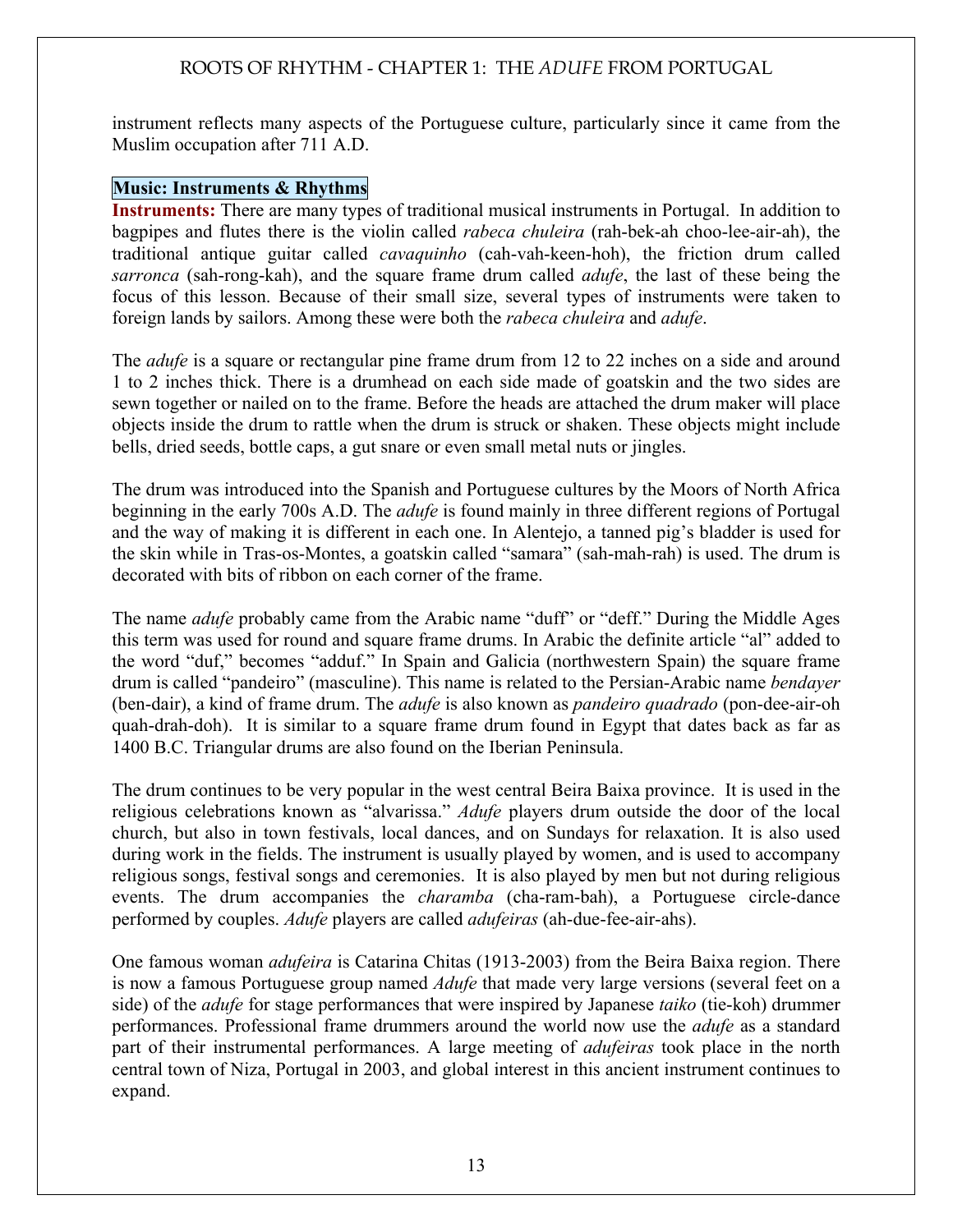The *adufe* is held between the thumbs of each hand and played with two types of strokes: 1) the full hand hits and rebounds off quickly, creating a low tone; and 2) the full hand's fingers slap the head staying on to stop the sound from ringing, creating a high tone. The Spanish version can be played in a sitting position with the frame and skin struck by a stick in the right hand and the skin struck with the left hand. Percussionists will sometimes clap the rhythms to practice, but in some cases, especially in the Berber tradition, clapping is the main way a rhythm is performed.

Rhythms: The *adufe* rhythms came from the Moorish Berber tribes of North Africa and they are the basis of many current Portuguese rhythms. Two important rhythms for the Portuguese *adufe* are the *ritmo de passo* (reet-moh deh pah-so), or "stepping or passage rhythm," in 4 or 8 counts and the *ritmo de roda* (reet-mo deh roh-dah), or "round or wheel rhythm," in 3 or 6 beats. When the *ritmo de passo* has four counts, the repeated rhythm sounds like "low, low, high, high." When the *ritmo de roda* has three counts, the repeated rhythm sounds like "low, low, high." The six and eight count versions of these beats have a double low sound on counts three and four (see the Resources section below). The rhythms can be played either slow or fast.

When the Portuguese colonized Brazil in 1500, the *adufe* was taken to that country with the sailors. More recently, the rhythms of the *adufe* influenced the development of samba rhythms, making a distinct sound that the public recognized. The *adufe* drum and its rhythms have traveled to many countries!

#### Listen & Play Along: \*Use *Roots of Rhythm* CD Notes to support this section.

*Note to teachers: if instruments are not readily available, consider having students make their own (a general activity for making drums can be found in the Roots of Rhythm: Introduction section, and a specific adufe-making activity can be found below) or encourage them to improvise - using everyday items such as buckets, containers, phone books, desk tops, etc., as instruments. Rhythms can also be created with body percussion including hand clapping, foot tapping, finger snapping, etc.* 

*Listen to Tracks 1-2 of the Roots of Rhythm Companion CD to hear the sound of the adufe*. Now it's time to play the *adufe*. First, you'll need a drum to play (see the exercise below for making an *adufe*, or use other percussion instruments if you are unable to find or make the drum). Once you have an instrument, play your drum along with the rhythms on Tracks 1-2 of the *Roots of Rhythm* Companion CD, and first simply try to get a high sound, and a low sound. Use your hands, or if suitable, use sticks. The closest thing to the square *adufe* is a standard tambourine. Remember, the *adufe* also has rattles or jingles like the tambourine, but they are enclosed inside between the two drumheads.

Once you find the high and low sounds on your drum, you can begin to work on the specific *adufe* rhythms demonstrated on Tracks 3-10 of the *Roots of Rhythm* Companion CD. These rhythms are also shown in the box notation in the Resources section, for drumming with three, four, six and eight counts. The two basic rhythms are *ritmo passo* and *ritmo roda*.

Making Your Own *Adufe*: You can make your own *adufe* with some simple tools and materials by following seven steps. Remember, when you stretch the tape around the frame, pull it tightly. Listen to the sound of the *adufe* on Tracks 1-2 of the *Roots of Rhythm Companion CD* and see if your homemade version sounds the same.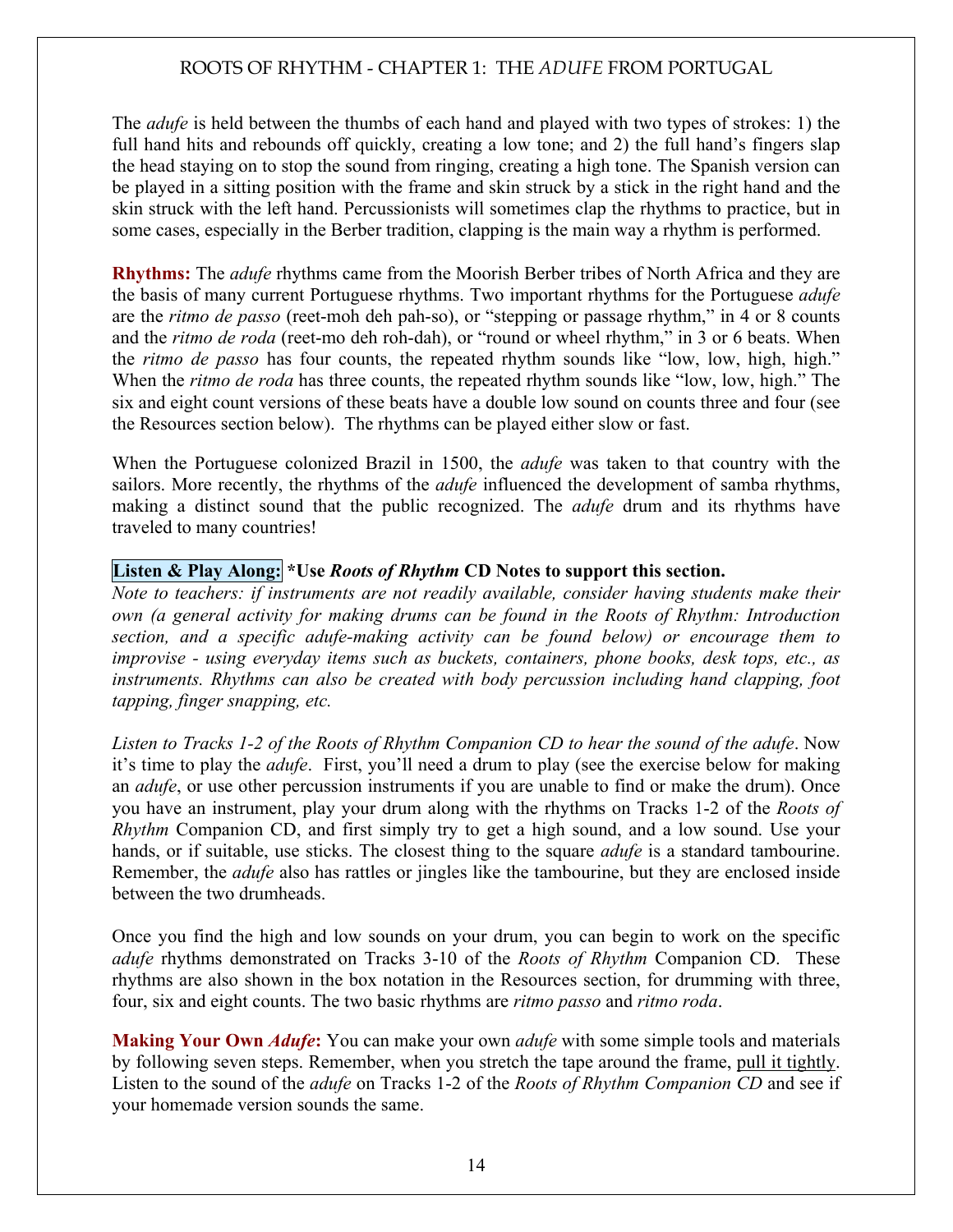

6. Tack several strips of ribbon Tape overlaps NOTE: In step 4, add on the drum's corners for  $\left\langle \sqrt{\frac{1}{2}} \right\rangle$ decoration  $\bigotimes_{\mathbb{R}} \bigotimes_{\mathbb{R}} \bigotimes_{\mathbb{R}} \bigotimes_{\mathbb{R}} \bigotimes_{\mathbb{R}}$  to remove stickiness, 7. Sand the stick ends round  $\mathbf{v}$   $\mathbf{v}$   $\mathbf{v}$   $\mathbf{v}$   $\mathbf{v}$  adding the last strip.



then add rattles before

### *Adufe* and Performers:



Photograph by Craig Woodson.



*Adufeiras* from Portugal. Photograph by Benjamim Pereira.